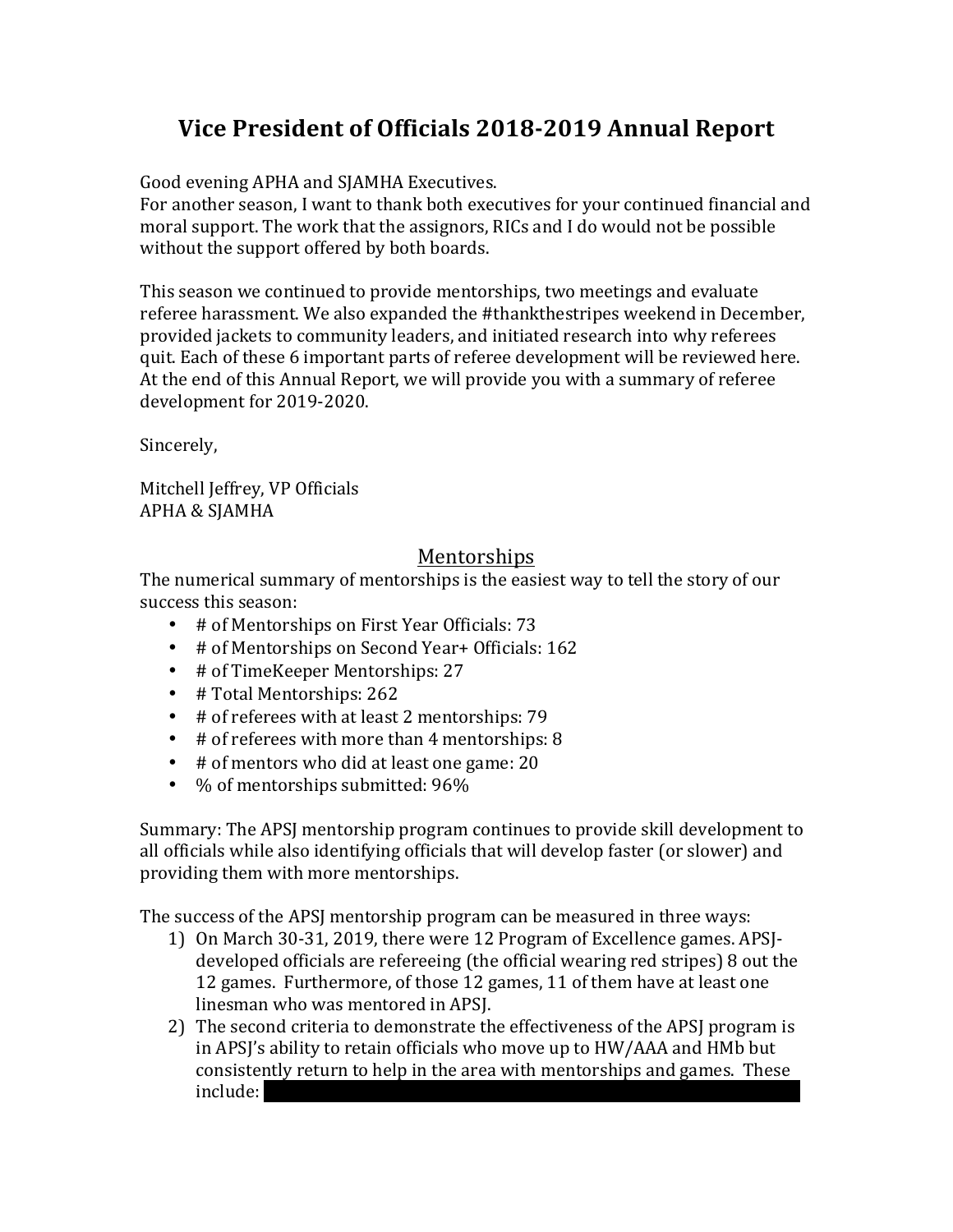Harms,  $\overline{\text{This}}$ 

outcome was not always the case as (traditionally) officials would often leave for advanced levels and not return.

3) There is also an unknown effect on officials that do not advance to higher levels. This effect is difficult to measure, however, the attached letter (written as part of an MBCI application) on page five (Appendix) was written about Mitchell Jeffrey, but really reflects the program as a whole. In the case of this person, the assignor's patience (with this person returning games) and the RICs commitment to providing him support (setting up observation games to help him improve) contribute as my as Mitchell's time with him.

# Officials' Meetings

- 1) Beginning of season meeting. The focus of this meeting was preparing newer officials for the season: using Assignall, dealing with harassment, introducing the administration team, and answering questions.
- 2) Playoff Meeting. The focus of this meeting included: knowing the playoff rules, expectations for playoffs. The majority of the attendees to this meeting were first and second year officials.
- 3) End of Season Wind-up. Cindy Arsenault planned a Moose Game on April 3rd. Officials paid \$20 per ticket.

### Referee Harassment

This was the second year APSJ tracked referee harassment through referee-report and HW Game Reports. During the current season, the harassment form was changed to capture why referees did or did not call a penalty (thank you Billy Keane). 

The success of this program can be measured in 3 ways:

- 1) The reporting of incidents gives us an idea of the current state of harassment: there were 17 reports completed by officials; 11 report were about APSJ teams and 6 about out of area teams. In 2017-18 there were 49 reports. This represents a decrease due to a combination of decreased reporting and decreased issues.
- 2) The reporting system and the posters in referees rooms create discussions about referee harassment and begins to build a culture of "not in my arena" for all officials, but especially younger officials.
- 3) The type of reports (now focused on why referees do or do not call a penalty) gives mentors and administrators the opportunity to teach younger officials how to address incidents when they select an answer such as "I have no idea what to do in this situation".

#### #thankthestripes Weekend

In 2017-18, Spencer Brason put together a basic plan in about 3 days (one poster per arena and Chocolate in Referee Rooms. This year, Cindy Arsenault exceeded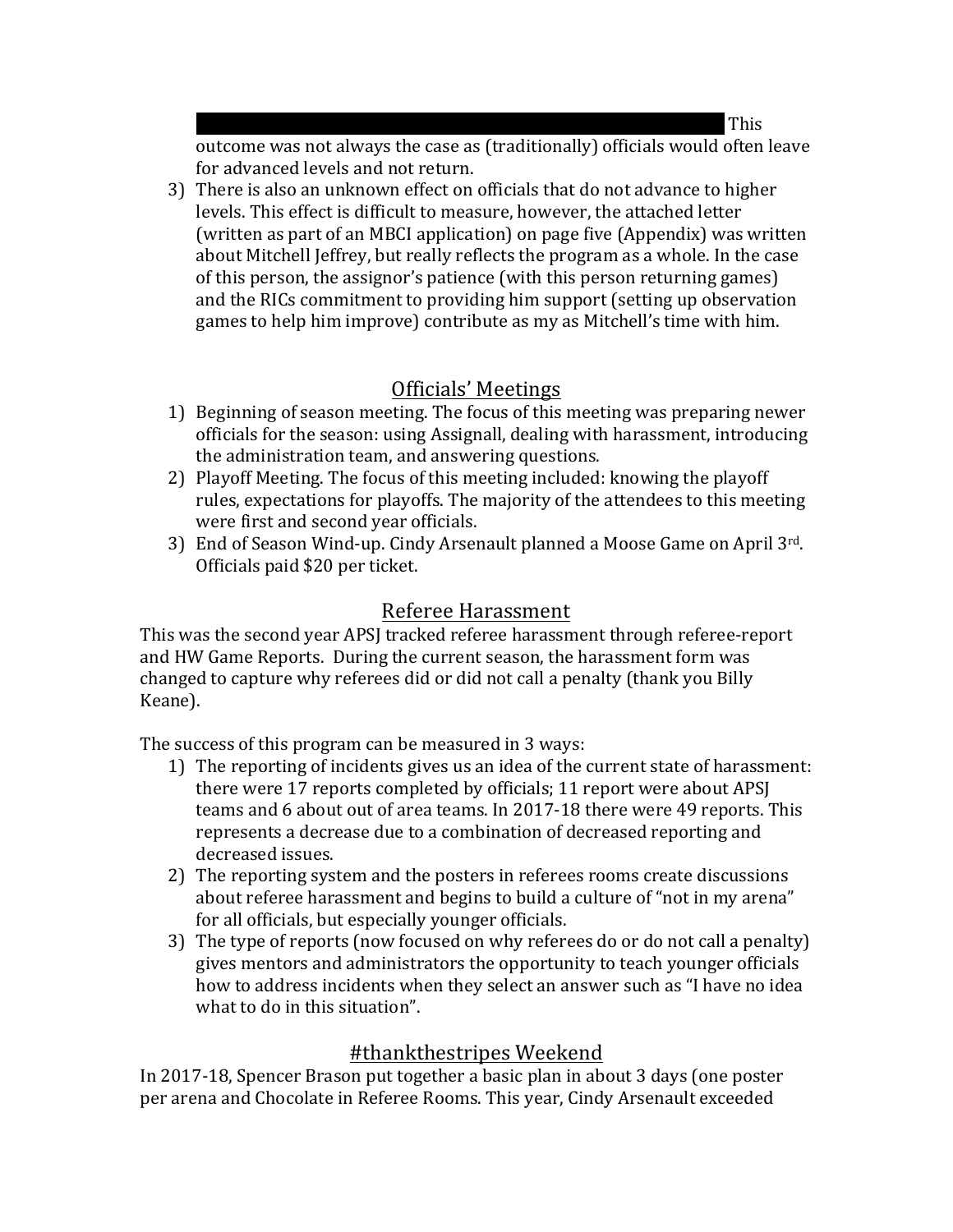expectations. She had 3 main parts of #thankthestripes: 1) referee biography posters on the walls at 3 arenas, 2) a "Kudos-box" where officials could leave positive comments for other officials and 3) a draw for Jets tickets based on referee involvement in games/biographies/Kudos-boxes.

The success of APSI cannot be understated in this area. Hockey Winnipeg discovered minimal involvement from most areas and announced a second weekend in February. APSJ's success was unmatched in the city.

#### Jackets

Jackets were distributed to mentors who did not already have a jacket and who did a substantial number of mentorships in 2017-2018; there are two extra jackets that are being saved as needed in 2019-20. The success of jackets can be seen in the following ways:

- 1) *source of pride*: young officials see those jackets and aspire to become mentors/leaders in the future (these young officials ask "how do I get a jacket?"
- 2) *conversations at arenas and increased awareness:* mentors report conversations with fans who want to "talk officiating" or ask questions. Mentors also report boisterous fans that stop yelling at officials.
- 3) *Feelings of Authority & Belonging*: Mentors report feeling they have the authority to support the officials and be at games because they have a jacket.

# Why Referees Quit

"Why referees quit" is a brand new initiative for 2018-19. Here are the available stats:

- In 2018-19, there were 103 officials who received at least 1 mentorship or did at least 1 game.
	- $\circ$  73 officials in year 2+
	- $\circ$  30 officials in year 1
- APSJ had 38 officials quit at the beginning of the season  $(\sim 40\%$  attrition).
	- $\circ$  There were 35 new officials in 2017-2018, 18 quit in September 2018  $(-50\%$  attrition).
- APSJ saw 30 new first years in fall 2018.

The officials who quit have received phone calls (some as many as 4 times). As of this writing, 13 of 38 have responded<sup>1</sup>. At this time, there is not enough data to draw any conclusions about why referees quit. However, the goal is to continue to call former-officials and continue this program in 2019-2020. Mitchell will also continue to review the data for the AGMs and provide an update if the data stops changing as more interviews are completed.

 

<sup>&</sup>lt;sup>1</sup> The expected response rate for phone interviews is 50%.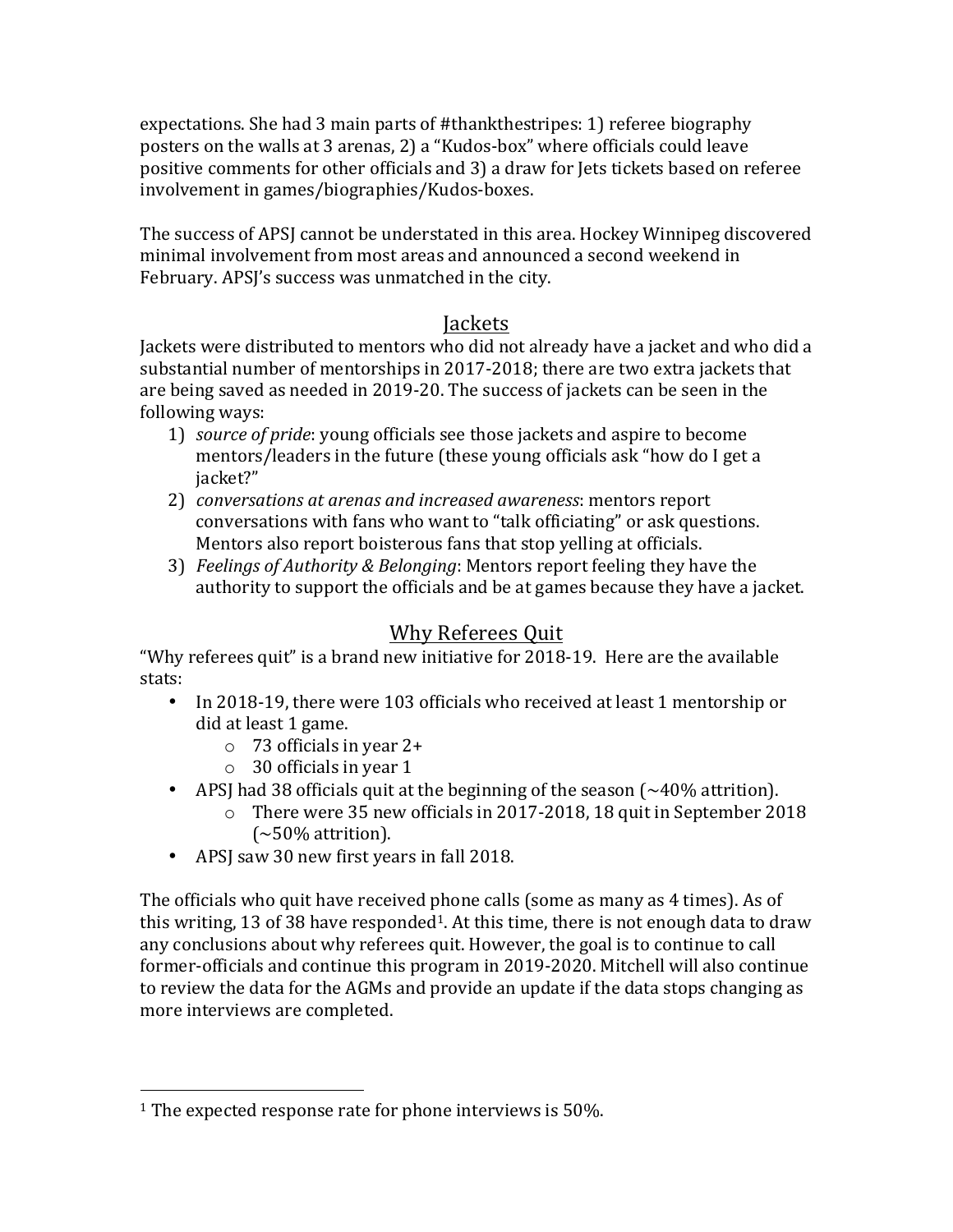The obvious outcomes of this research are: 1) the stats above and 2) learning why referees quit. However, a third outcome is identifying specific former referees who may come back or learning about how APSJ can do better to retain officials.. For example, Cole Daoust quit because he didn't received help from Hockey Winnipeg in knowing who to contact. He is willing to return if APSJ pays his registration in 2019.

#### Other Projects in 2019-20

There were four other major projects this past season

- 1) Hiring new RICs. Mike and Cindy have been very good hires. Mike has been incredibly involved on-the-ice with officials as he did "more games than I can ever remember doing" (quote from Mike Fedak). These games were across all ages and levels. Cindy, as mentioned above, as been very strong in building the community and friendships through her work with #thankthestripes and bringing people together.
	- a. This is not to forget Lou and Bryce who continue to bring a laid-back professionalism to assigning  $(+$  Lou working with TKs) that is needed to create stability in APSJ.
- 2) Development of a New Scoring System for mentorships. The mentorship reporting system was completely redesigned to provide numerical scoring while maintaining written feedback. These changes improved APSI's ability to advance officials, provide feedback and identify skill areas for officials to improve.
- 3) Revisions of the AP & SJ Officials' By-Laws. In spring 2018, the by-laws were re-written to better reflect the officials' development program now in place. This was passed by APHA and will be presented for adaptation at the SJAMHA AGM in June 2019.
- 4) APHA Referee Harassment Posters. Harassment posters used by SJAMHA were rebranded for APHA and used in Eric Coy, Corydon CC, and Varsity View Sportsplex.

# Summary of Plan for 2019-2020

Continuing Programs

1) Mentorships, Harrassment Reporting and Teaching, Research on Why Referees Quit, Referee Meetings, and #thankthestripes will continue.

#### Not Continuing

2) Jackets will not be pursued in 2019-20, but may be an option in future seasons. Expanding the Program to include Timekeepers

3) Generally, APSJ officials need to do a better job of including timekeepers in all aspects of the official development program: #thankthestripes, meetings, inviting TimeKeepers to hang out in the referee room after the game.

**Administration Personnel Announcement** 

4) Assignors (Lou & Bryce), RICs (Cindy & Mike), TKIC (Lou), & VPO (Mitchell) are all putting their names to stand for the 2019-20 season.